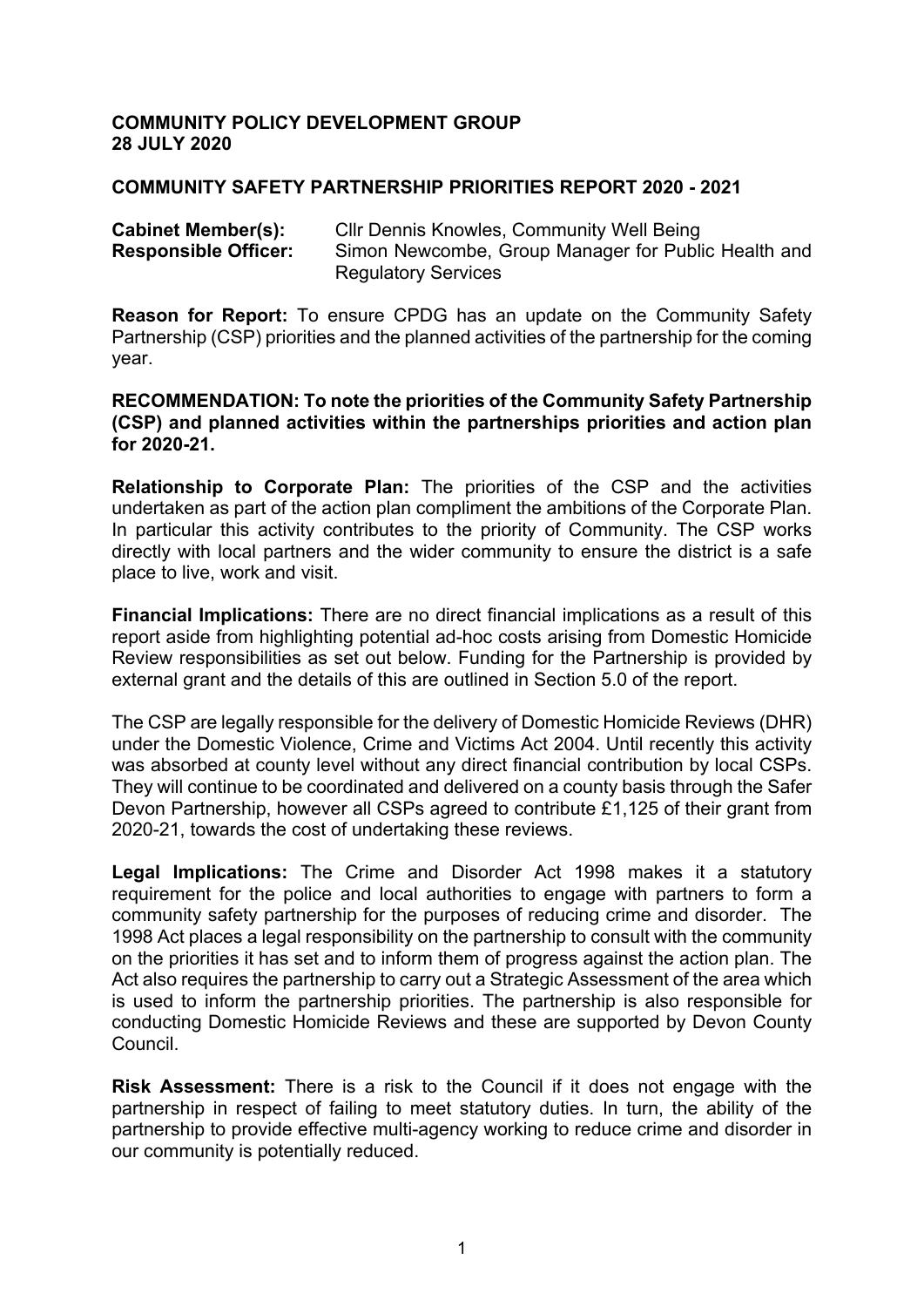**Equality Impact Assessment**: The 2018-21 CSP Plan has had an equality impact assessment (EIA) completed. The transition to the Trauma Informed approach plan has had an equality impact assessment completed. Overall, no adverse impacts on persons with legally protected characteristics has been identified. However, the CSP Plan and the wider purpose of the CSP itself is to help protect or support some of the most vulnerable persons in our area.

**Relationship to Corporate Plan:** The priorities of the CSP and the activities undertaken as part of the action plan compliment the ambitions of the Corporate Plan. In particular this activity contributes to the priority of Community. The CSP works directly with the wider community, youth groups and local partners to ensure the district is a safe place to live, work and visit.

**Impact on Climate Change**: None directly arising from the report. The partnership undertakes the majority of its work remotely through electronic communications which limits officer travel and physical meetings.

### 1.0 **Introduction**

- 1.1 The East & Mid Devon Community Safety Partnership (CSP) has been formed in order to meet our statutory duties under the Crime & Disorder Act 1998 and is a multi-agency group working together to reduce crime and disorder.
- 1.2 The formal operating structure of the partnership was reviewed in 2018 and changed to adopt a two tier meeting structure in order to better engage with partner agencies, however at the February 2020 meeting of the combined CSP Board and the CSP Operational Delivery Group it was agreed to revert to a merged meeting of all partner agencies that would meet four times per year. The role of chairing the partnership can be met by any of the statutory partners within the partnership and most recently this function has been carried out by East Devon District Council but from April 2020 will be taken over by Devon & Cornwall Police.
- 1.3 The Police and Justice Act 2006 requires the local authority to put in place a method of scrutinising the manner in which the partnership functions. Every local authority must have in place a committee with the power to review and scrutinise the actions of the CSP and make recommendations about how it functions. The East and Mid Devon CSP is scrutinised through each Councils Scrutiny Committee via an annual report. A report was presented at the Scrutiny committee meeting held on 20 July 2020.
- 1.4 The principal purpose of this report is for the Community Policy and Development Group to be aware of the planned activities for the CSP going forward.

### 2.0 **Priority Areas**

2.1 The East & Mid Devon CSP Priorities for 2020-21 are based on the evidence given in the Safer Devon Partnership (SDP) Strategic Assessment, which was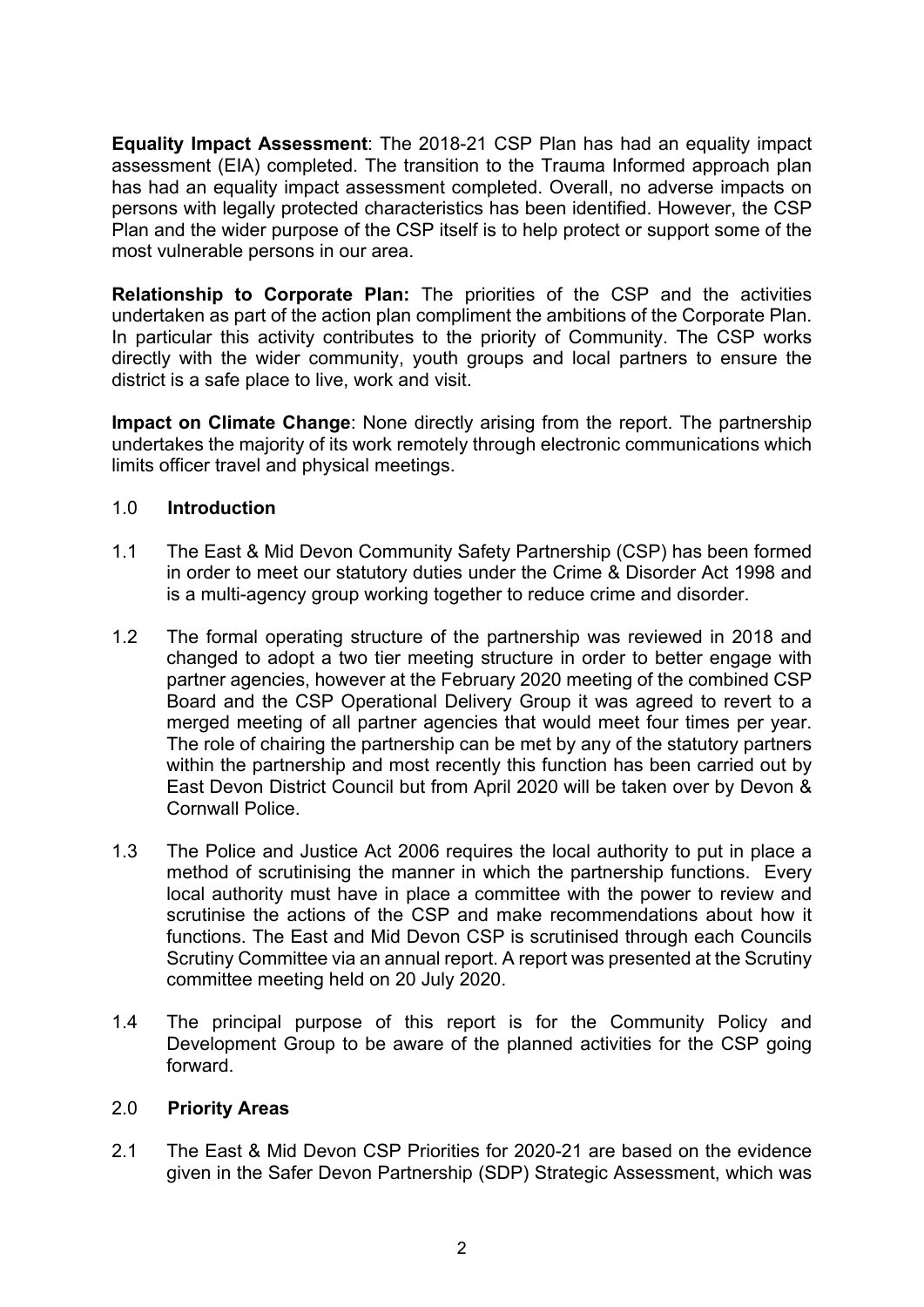refreshed in 2019. This gave clear indications that the biggest areas of concern are hidden risk, harm and exploitation alongside emerging issues. East & Mid Devon risks are clearly mirrored within the report, matching the key areas.

- 2.2 The CSP has therefore adopted the following priorities moving forward:
	- 1. Domestic Violence & Abuse and Sexual Offences
	- 2. Extra-familial Youth Risk and Vulnerability
	- 3. Problem Alcohol & Drug
	- 4. Exploitation (including Modern Slavery & Human Trafficking)
	- 5. Radicalisation & Extremism
	- 6. Violent Crime
- 2.4 As resources across all partner agencies become more stretched our approach will be to commit to putting our energy into areas where we can add best value. We will introduce and adopt a 'Trauma Informed' approach across the partner agencies. This approach encourages practitioners and staff to recognise that many service users and community members have experienced some form of traumatic event that they are living with day to day, and may impact on their life choices, activities and actions.

### 3.0 **Trauma Informed Lens**

3.1 The CSP recognise that Adverse Childhood Experiences (ACE's) can have a massive, and potentially detrimental effect on many children who, as a result, may experience less opportunity than others as they reach adulthood. There is clear correlation between ACEs and mental health issues, addiction, and vulnerability. We have an opportunity to recognise those links and put in place working practices and support that reduce the risk to individuals, family members and the wider community.

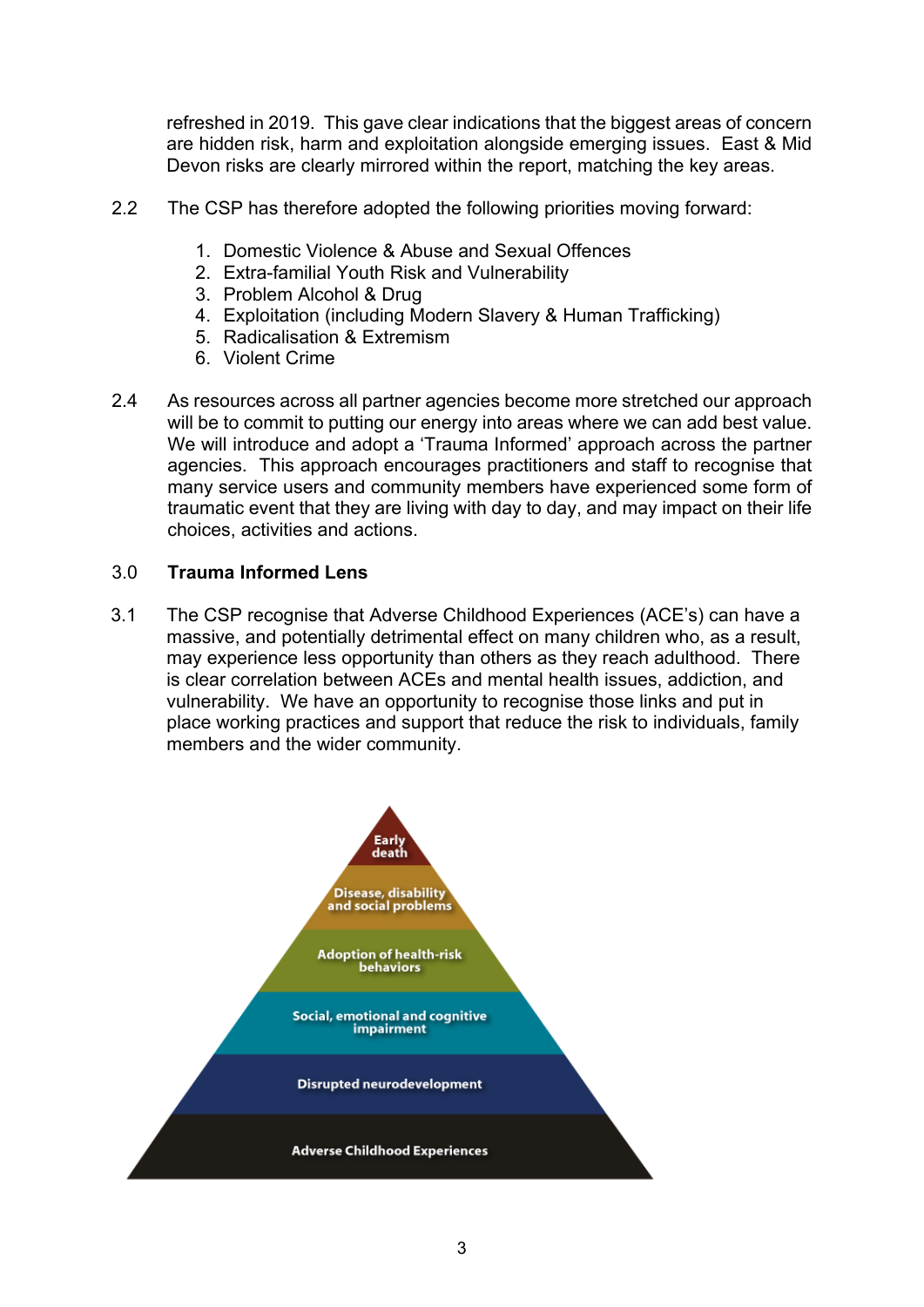3.2 The CSP will aim to look for ways to introduce support to children and young people in order that they are supported through trauma they may experience and not put at a disadvantaged as a result. For adults who have experienced childhood trauma we will look to offer an improved, more positive experience when engaging with professional staff from the CSP agencies.

#### 3.3 Trauma Informed Priorities

The diagram below shows how the six priority areas of the CSP impact and cut through all elements of society, i.e. individuals, families and the wider community. The Trauma Informed approach can be used to encompass all these areas of working practice.



- 3.4 The CSP has confirmed committment to:
	- The use and understanding of ACEs/Trauma lens to focus on how harm happens and how safety is compromised within relationships (individual or family) and in the community
	- Developing Person Centred Approaches to Community Safety in line with the Strategic Assessment Priorities.
	- Equitable, timely and evidence based interventions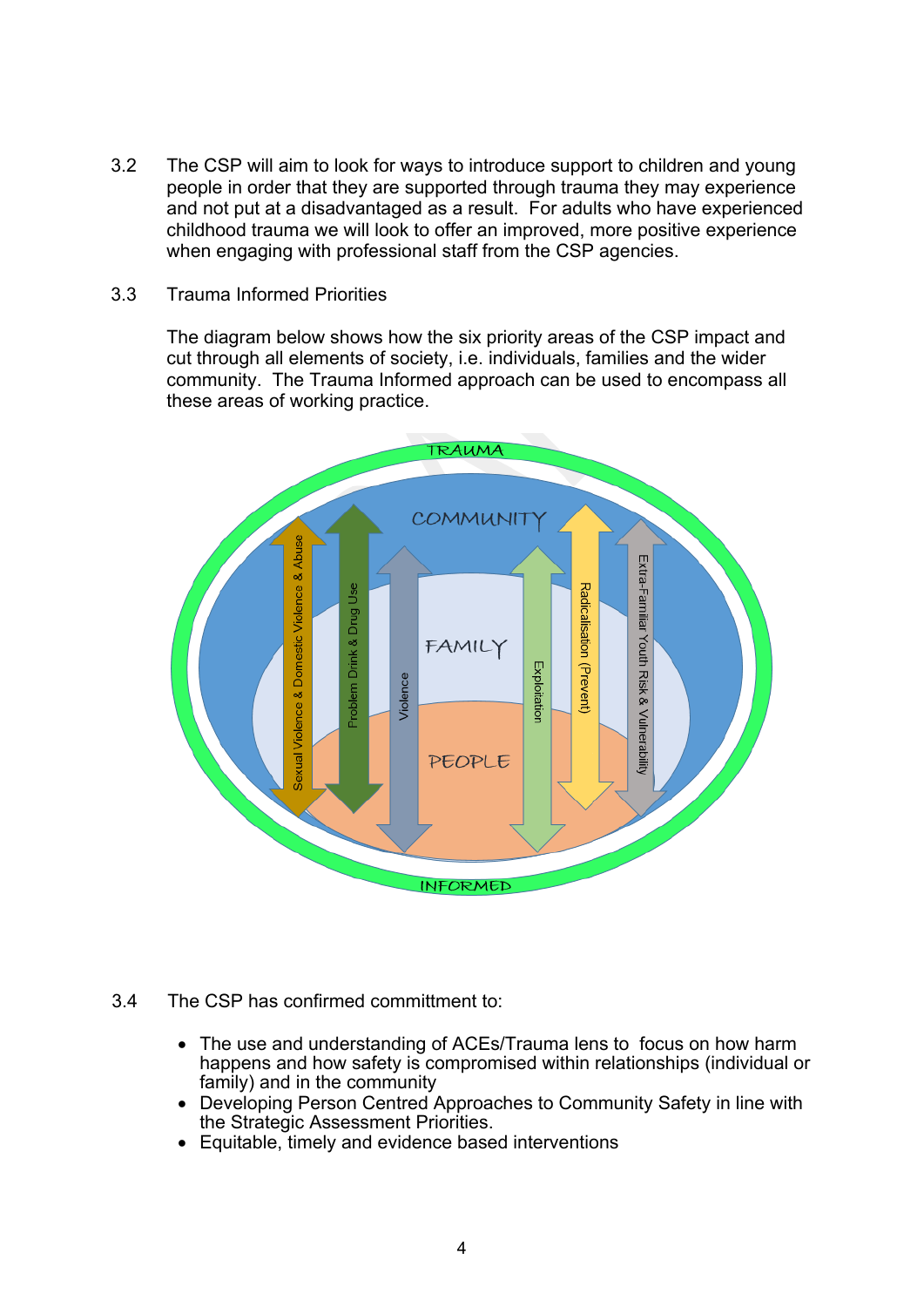### 4.0 **Action Plan 2020-21**

Work over the coming year will include:

- Training and awareness raising for staff and practitioners on the Trauma Informed approach
- Raising awareness of ACEs and the lifelong legacy with staff and community leaders
- Resilience building for children and young people
- Explore and support nurturing and supportive provision for young people who are experiencing ACEs/Trauma
- Support positive ways to 'close the loop' in the negative cycles trauma can bring to families
- Analysing and responding to the new responsibility for Local Authorities around violent crime.
- We recognise that the transition year from primary to secondary education can be very challenging and will look to support young people and families through this process.
- Remaining aware and vigilant of emerging threats and local priorities within our communities, and responding in a positive, proactive way.

### 5.0 **Spending Plan 2020-21**

- 5.1 Annex 1 indicates the CSP spending plan in relation to the £25,000 grant from the Office of the Police & Crime Commissioner (OPCC). This is has been approved by the OPCC (a condition of funding), with a caveat that it may be subject to change if other issues emerge during the year.
- 5.2 The CSP will also be mindful of the impact of the Covid-19 pandemic and localised areas of concern that relate to this within both districts. It has already been well documented and reported in press and media that a rise in domestic abuse cases has been seen due to the rise in referrals to supporting organisations during 'lock down'. There has also been an increase in anti-social behaviour issues relating to neighbourhood disputes that have bubbled-up during the lockdown period, and noise and bonfires. The CSP will be keeping a watchful eye on emerging issues and linking with the other Devon CSPs and the OPCC to address these.

**Contact for more Information:** Simon Newcombe, Group Manager for Public Health and Regulatory Services Tel. 01884 244615 or [snewcombe@middevon.gov.uk](mailto:snewcombe@middevon.gov.uk) or Julia Ryder, Specialist Lead - Community Safety & Emergency Planning, Tel: 01884 234996 or [jryder@middevon.gov.uk](mailto:jryder@middevon.gov.uk)

### **Circulation of the Report:**

Cabinet member for Community Well Being – Cllr Dennis Knowles Leadership Team Members of Scrutiny Committee Financial Services Legal Services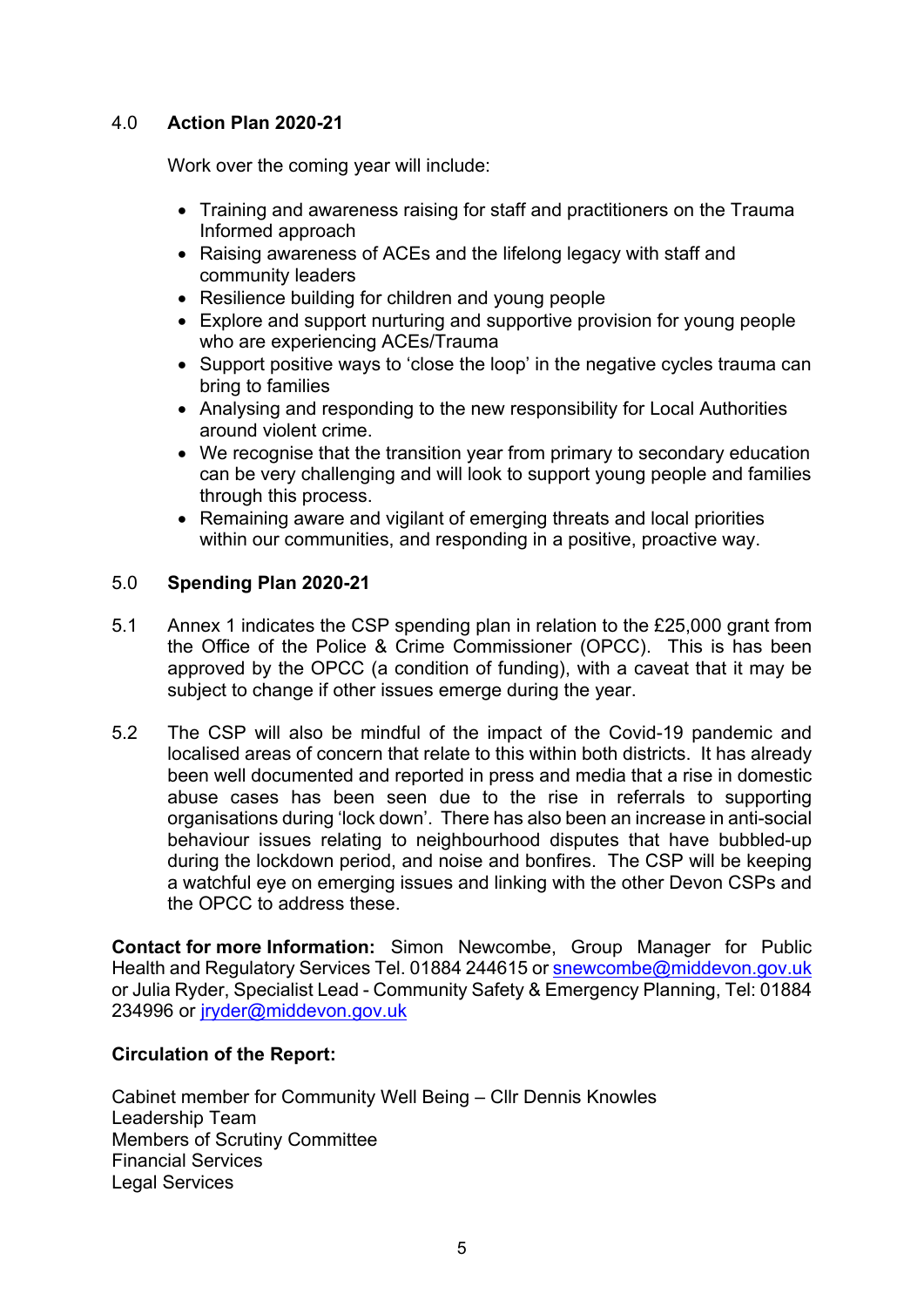All Group Managers

### **List of Background Papers:**

Community Safety Plan for 2018-21 available at <https://www.middevon.gov.uk/residents/community-safety/>

Public Health England/College of Policing – *Public health approaches in policy. A discussion paper* (PHE 2019) available at [https://www.college.police.uk/What-we-do/Support/uniformed-policing](https://www.college.police.uk/What-we-do/Support/uniformed-policing-faculty/Documents/Public%20Health%20Approaches.pdf)[faculty/Documents/Public%20Health%20Approaches.pdf](https://www.college.police.uk/What-we-do/Support/uniformed-policing-faculty/Documents/Public%20Health%20Approaches.pdf)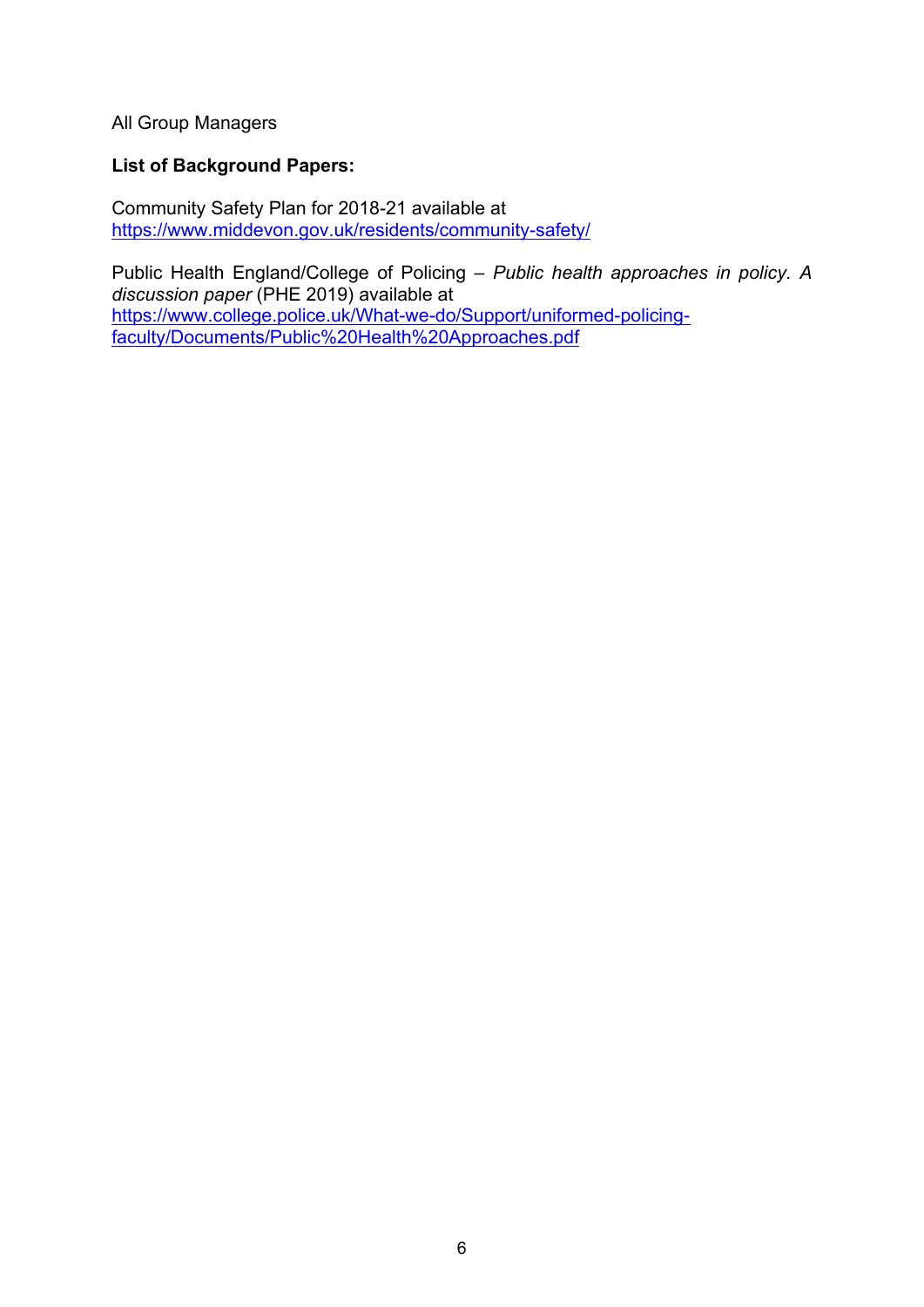## **Annex 1**

# **Community Safety Partnership Fund 2020-21 Spending Intentions Plan**

| <b>Project/Service/Pilot title and brief</b>                                                                                                                                                                                                                                                                                                                                                            | <b>Amount</b><br>allocated £ | How the outcomes                                                                                                                                                                                                        |
|---------------------------------------------------------------------------------------------------------------------------------------------------------------------------------------------------------------------------------------------------------------------------------------------------------------------------------------------------------------------------------------------------------|------------------------------|-------------------------------------------------------------------------------------------------------------------------------------------------------------------------------------------------------------------------|
| outline                                                                                                                                                                                                                                                                                                                                                                                                 |                              | will be measured                                                                                                                                                                                                        |
| <b>Problem Drink &amp; Drug Use</b><br>Axminster Hub-<br>Continued support of this community project<br>supporting drugs and alcohol misuse in the<br>town, supported by Together service.                                                                                                                                                                                                              | £1000                        | Number of clients passing through the<br>Hub.<br>Reduction of community issues caused<br>by drugs & alcohol users.<br>Possible link to YSmart and Space and                                                             |
|                                                                                                                                                                                                                                                                                                                                                                                                         |                              | <b>Together</b>                                                                                                                                                                                                         |
| <b>Extra-Familiar Youth Risk &amp;</b><br><b>Vulnerability</b><br>East & Mid Devon Youth Engagement.<br>Youth development meeting to develop<br>bespoke solutions for the area consideration of<br>Outreach Fixed working or bespoke work                                                                                                                                                               | £10,000                      | Number of clients engaged.<br>Support to vulnerable young people and<br>links to County Lines and other<br>vulnerabilities. Reduction in ASB /<br>positive outcomes recorded in relation to<br>trauma informed working. |
| Supporting Youth Provision over school<br>holidays for most high risk and vulnerable                                                                                                                                                                                                                                                                                                                    | £2000                        | Number of clients engaged.<br>Support to vulnerable young people and<br>links to County Lines and other<br>vulnerabilities.                                                                                             |
| Supporting Schools and education providers to<br>impact on the CSP priorities via the redesigned<br>Junior Life Skills Programme and revise as<br>appropriate following first year evaluation.<br>Also - Scope possibilities for work in<br>Secondary Schools with Yr 7's that builds on<br>JLS at Yr 6.                                                                                                | £1000                        | Number of staff or youths engaged<br>with/trained.                                                                                                                                                                      |
| <b>Sexual Violence &amp; Domestic Violence &amp;</b><br><b>Abuse</b><br>Supporting Sexual Violence and Domestic<br>Abuse services to provide local projects across<br>the two districts.                                                                                                                                                                                                                | £5000                        | Evaluation of project and positive<br>outcomes.<br>Investigating supporting services locally<br>with rise in referrals and consideration of<br>where best value could be for CSP<br>financial input.                    |
| DHR Contributions for each Authority relating<br>to additional resource costs as required for<br>each review.                                                                                                                                                                                                                                                                                           | £2000                        | Hours of administrative and support time<br>for each DHR                                                                                                                                                                |
| <b>Exploitation</b><br>Raising the awareness of Modern Slavery &<br>Human Trafficking / NRM process with<br>partnership front line practitioners through<br>Bitesize sessions. Delivery and raising the<br>awareness of Neighbourhood Context<br>Meetings re the Adolescent Safety Framework<br>Risk Pathways and Radicalisation / Extremism.<br>Monitoring via Bitesize Feedback Forms and<br>the CSP. | £1000                        | Number of Bitesize workshop sessions<br>delivered and number of practitioners<br>reached and upskilled.                                                                                                                 |
| <b>Violent Crime</b>                                                                                                                                                                                                                                                                                                                                                                                    |                              |                                                                                                                                                                                                                         |
| Consideration to new Public Health statutory<br>requirement to respond and tackle violent                                                                                                                                                                                                                                                                                                               | £1000                        |                                                                                                                                                                                                                         |